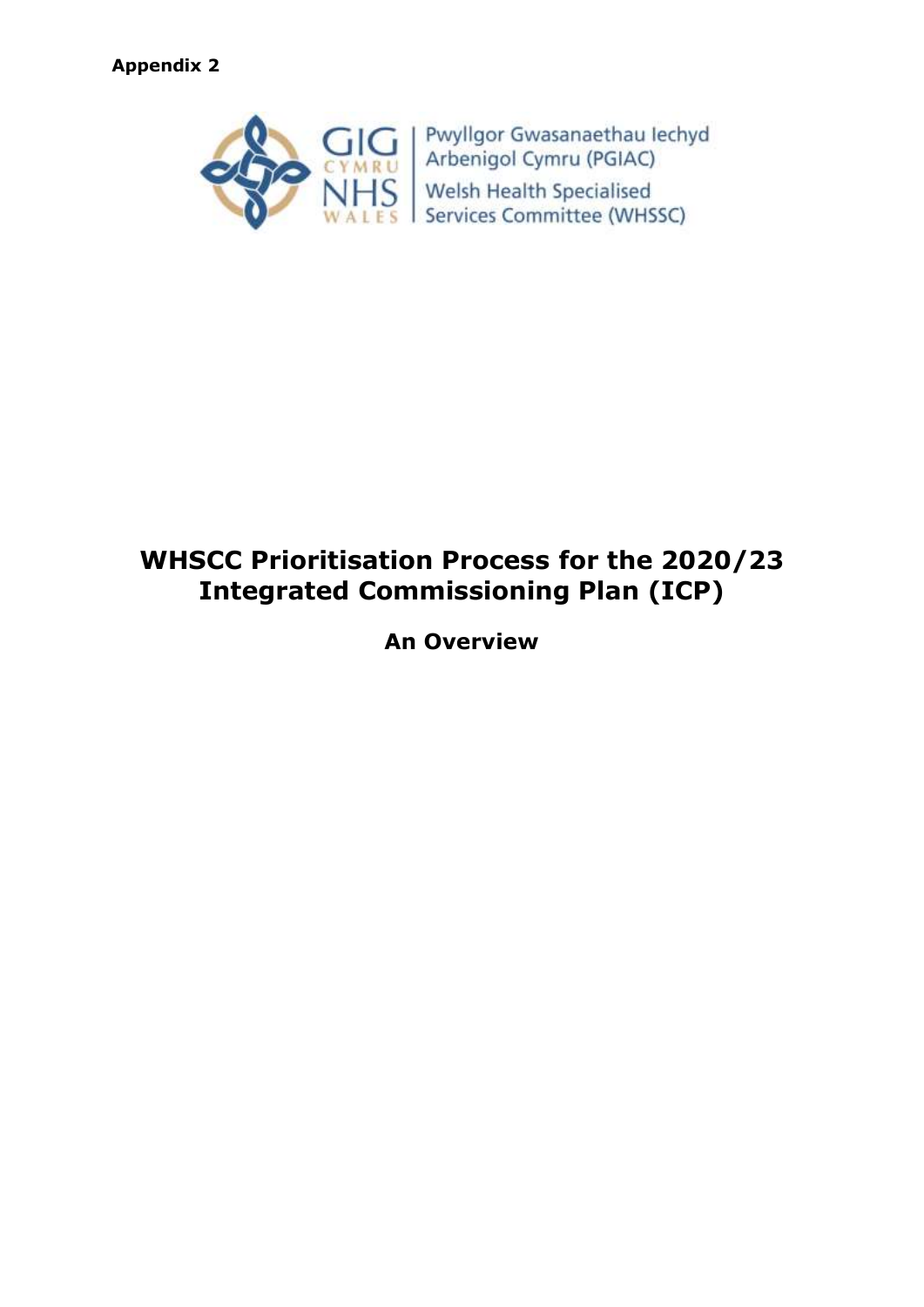# **Appendix 2**

### **Contents**

| 1.           |                                                                                                |
|--------------|------------------------------------------------------------------------------------------------|
| 2.           | Horizon scanning and prioritisation of interventions by WHSSC for                              |
| 2.1          |                                                                                                |
| 2.2          |                                                                                                |
| 3.           | List of interventions to be prioritised (2020/21)  11                                          |
| 3.1          |                                                                                                |
| 3.2          | Medium priority topics from the static list  11                                                |
| 3.3          |                                                                                                |
| 4.           | Preparation prior to each Prioritisation Panel meeting  Error!<br><b>Bookmark not defined.</b> |
| 4.1          |                                                                                                |
| 4.2          |                                                                                                |
| 5.           | Expected output from the Prioritisation Panel 15                                               |
| 5.1          | Recommended for 'no routine commissioning' 15                                                  |
| 6.           | Definitions for each of the assessment criteria -a guide for Panel                             |
| A)           | Quality and strength of the evidence of clinical effectiveness  16                             |
| B)           |                                                                                                |
| $\mathsf{C}$ |                                                                                                |
| D)           |                                                                                                |
| E)           | Potential for improving/reducing inequalities of access 19                                     |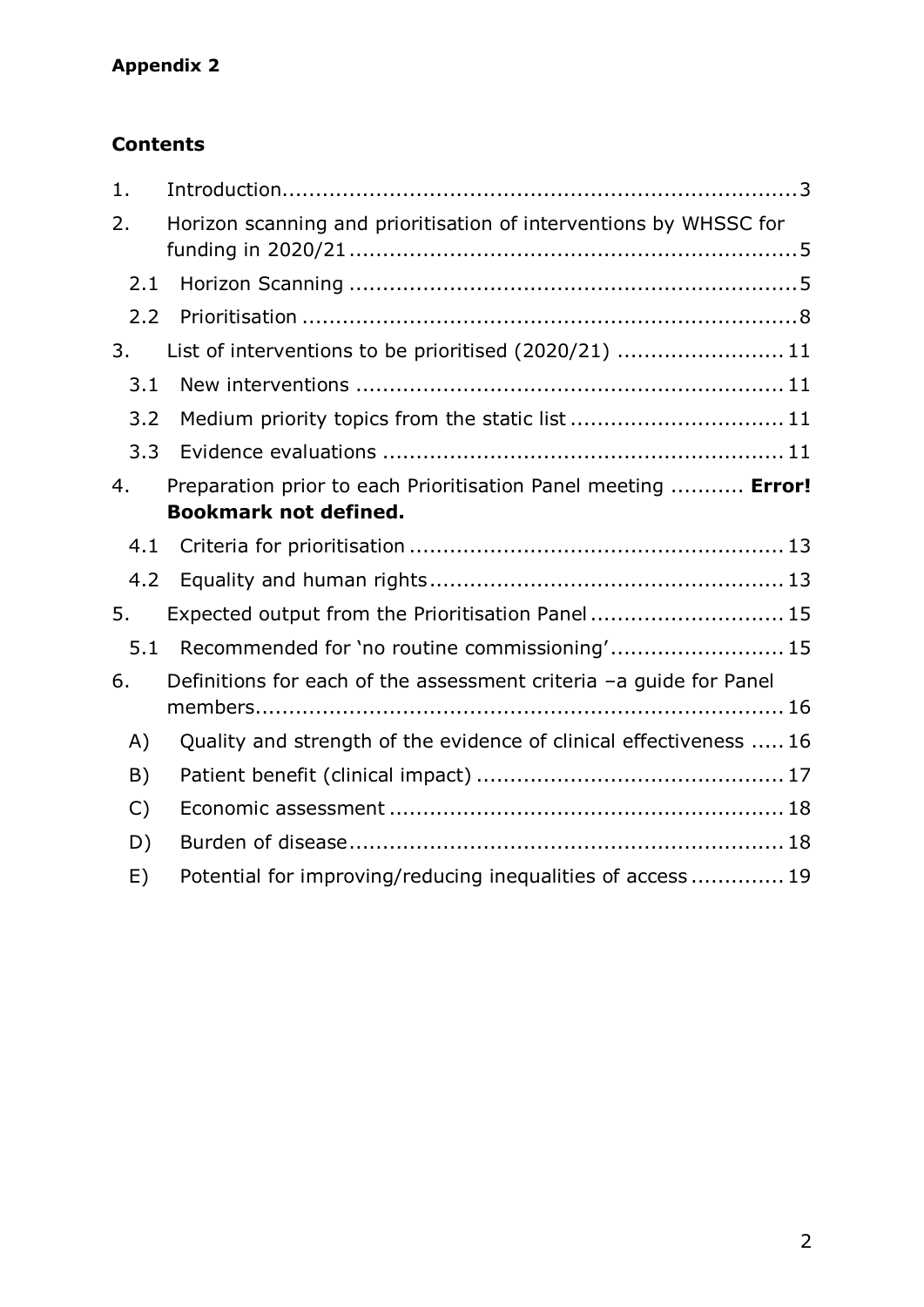# <span id="page-2-0"></span>**1. Introduction**

NHS Wales and WHSSC must ensure that investment decisions are:

- affordable and offer value for money
- supported by convincing evidence of safety and effectiveness, and
- made using a process that is consistent and transparent.

To achieve this WHSSC has developed a process that enables it to compare competing proposals for new investment so that these can be prioritised and subsequently implemented.

Health care decision making requires balancing the demand of new technologies and services against finite resources. This inevitably leads to commissioners of health care making choices between many attractive alternatives and saying no to some things that are worthy and desirable.

Innovation within healthcare provides a stream of new treatments and interventions. Within the field of specialised services these often represent treatments of high cost for low patient numbers.

This process adopts the principles of Prudent Healthcare<sup>1</sup> and supports implementation of the Future Generations Act in Wales<sup>2</sup>. The process sets out to reduce inappropriate variation using evidence based practices consistently and transparently with the public, patients and professionals as equal partners through co-production.

#### **Identifying topics for prioritisation**

1

The dual processes of horizon scanning and prioritisation can help ensure the NHS in Wales effectively commissions' clinical and cost effective services, and makes new treatments available in a timely manner. Horizon scanning identifies new interventions which may be suitable for funding, and prioritisation allows them to be ranked according to a set of predetermined criteria, including their clinical and cost effectiveness. This information when combined with information around demands from existing services and interventions will underpin and feed into the development of the WHSSC Integrated Commissioning Plan (ICP).

A comprehensive overview of the entire WHSSC prioritisation process algorithm for 2019/20 is presented in Figure 1 (see page 12).

<sup>1</sup> Prudent Healthcare: [https://gov.wales/topics/health/nhswales/about/prudent](https://gov.wales/topics/health/nhswales/about/prudent-healthcare/?lang=en)[healthcare/?lang=en](https://gov.wales/topics/health/nhswales/about/prudent-healthcare/?lang=en)

<sup>&</sup>lt;sup>2</sup> Well-being of Future Generations (Wales) Act (2015):<https://futuregenerations.wales/>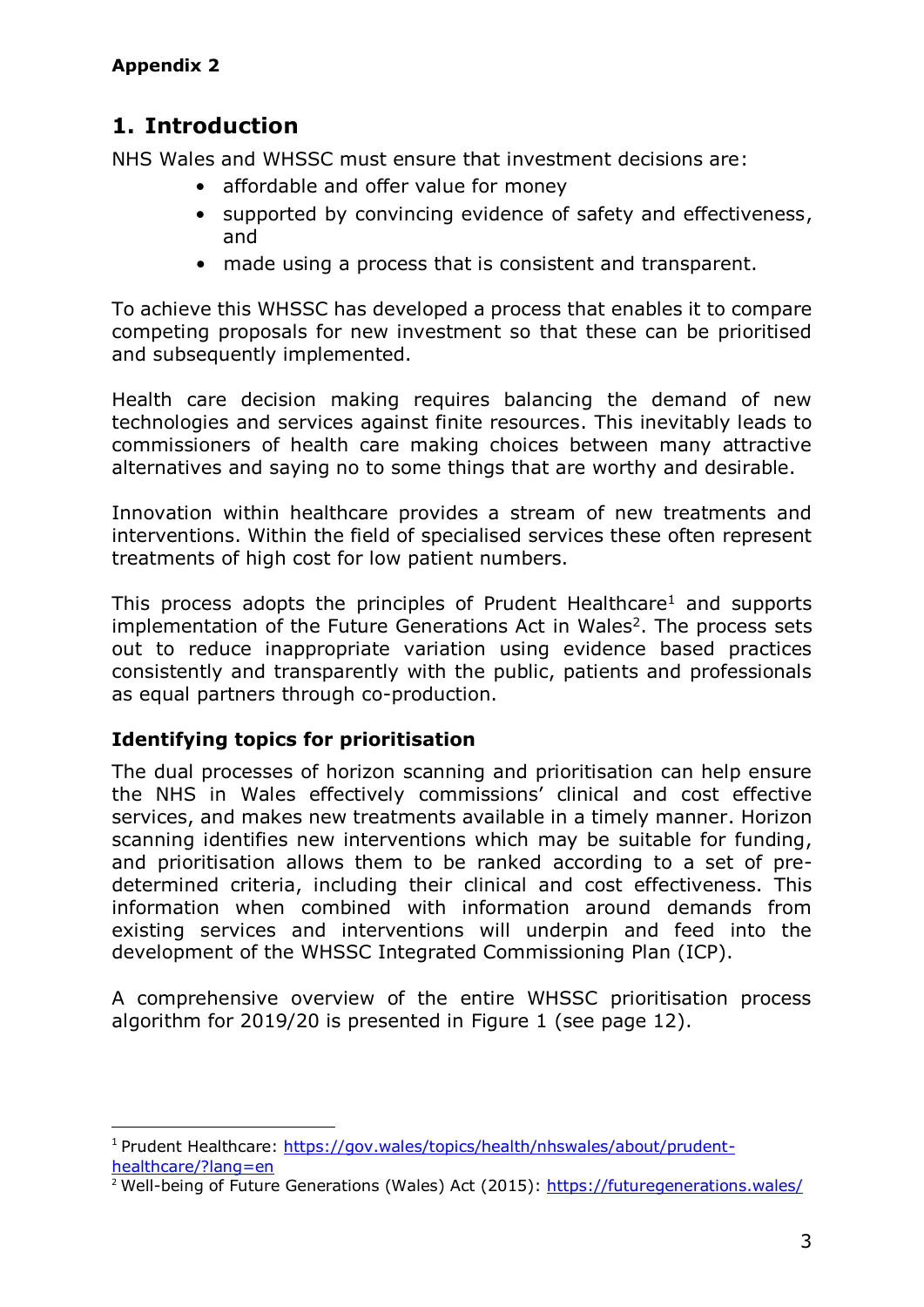#### **Purpose**

This document describes the methodology that WHSSC uses in order to determine the relative prioritisation of new interventions within specialised services for 2020/21. This methodology has been adapted from the model used by WHSSC over the last two years and incorporates several elements from other published prioritisation processes, particularly those used by NHS England<sup>3</sup>, the National Specialised Services Committee in Scotland<sup>4</sup> and the system favoured in Canada<sup>5</sup>.

**<sup>.</sup>** <sup>3</sup> NHS England, Commissioning Operations, Specialised Commissioning (April 2016) Developing a method to assist investment decisions in specialised commissioning: next steps.<https://www.england.nhs.uk/commissioning/spec-services/key-docs/> <sup>4</sup> National Specialist Services Committee, NHS Scotland (2015) Annual Prioritisation Round 2015-2018.<http://www.nsd.scot.nhs.uk/services/specserv/>

<sup>5</sup> CADTH.<https://www.cadth.ca/>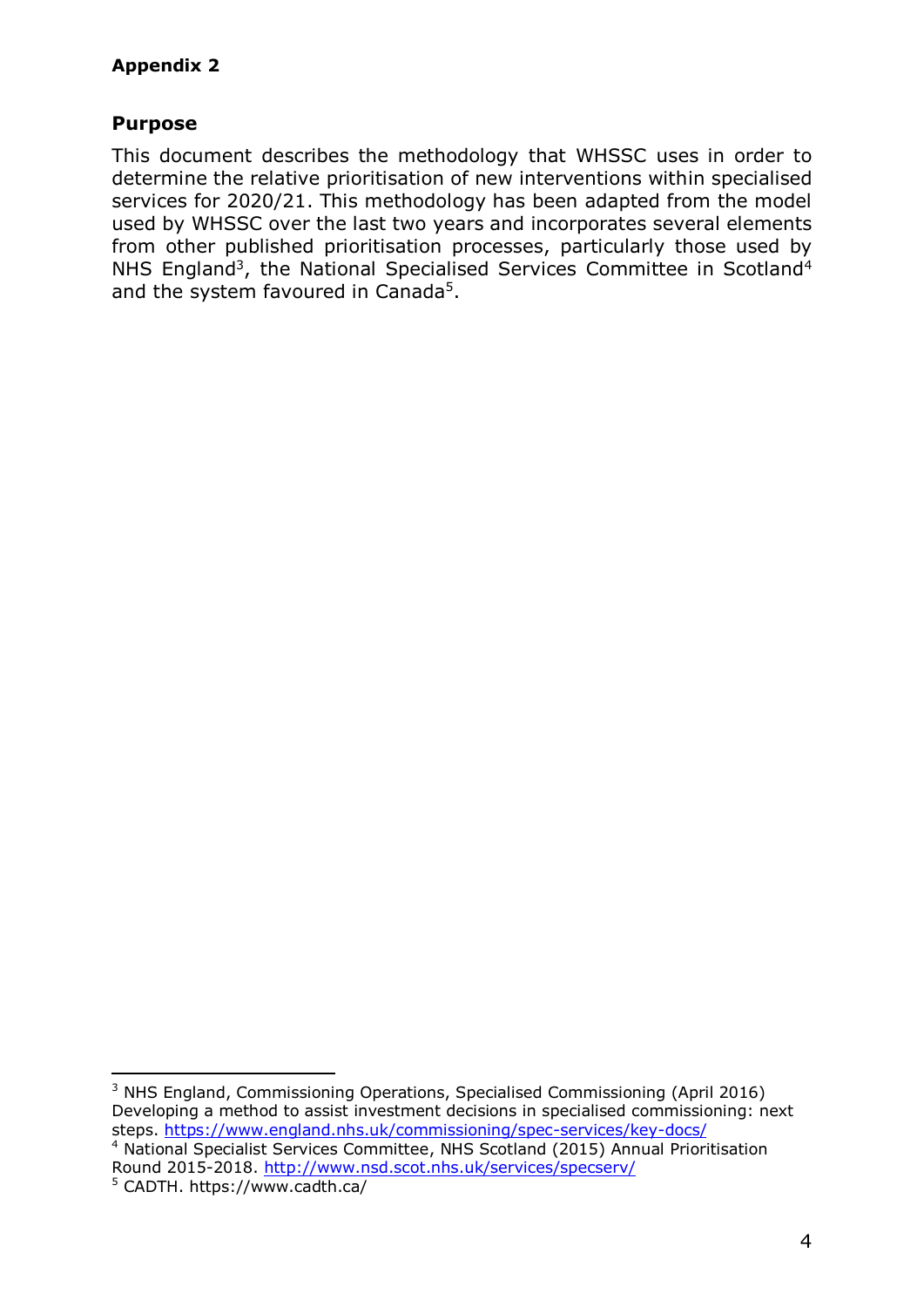## <span id="page-4-0"></span>**2. Horizon scanning and prioritisation of interventions by WHSSC for funding in 2020/21**

### <span id="page-4-1"></span>**2.1 Horizon Scanning**

The use of horizon scanning is now firmly embedded in WHSSC's commissioning practice and has been applied successfully for the past three years.

Horizon scanning identifies and monitors new and emerging health technologies that are likely to have a significant impact on the delivery of healthcare. Horizon scanning aims to support planning and priority setting and to assist in the prioritisation and allocation of resources. It has enabled WHSSC to provide reliable estimates of future expenditure in order to inform development of the ICP.

#### **Information sources**

Horizon scanning can vary in its extent and complexity dependent upon the time and resource available and requires a systematic examination of all relevant information sources.

Since 2016, WHSSC has developed a much more robust and systematic horizon scanning function and arrangements are now in place with the [All](http://www.awmsg.org/)  [Wales Medicines Strategy Group \(AWMSG\)](http://www.awmsg.org/) and [Health Technology Wales](http://www.healthtechnology.wales/) (HTW) to identify future medical and non-medical technologies. Both organisations draw on the following existing published resources and this is supplemented by a close examination of other published sources of information (Table 1):

- NICE Health Tech Connect
- UK Pharma Scan
- Specialist Pharmacy Service (SPS)
- NIHRIO Technology Briefings
- Furo Scan

A horizon scanning exercise was carried out by the Medical Directorate at WHSSC between January and June 2019 to inform this process. A finalised record is available on request.

The horizon scanning process generated three lists.

i. Interventions where there is currently an obligation to fund (NICE TA/HST guidance and AWMSG guidance). Interventions for obligatory funding will require an impact assessment, policy development and Equality Impact Assessment (EIA) before progressing directly into ICP development. All of these have been excluded from the prioritisation process.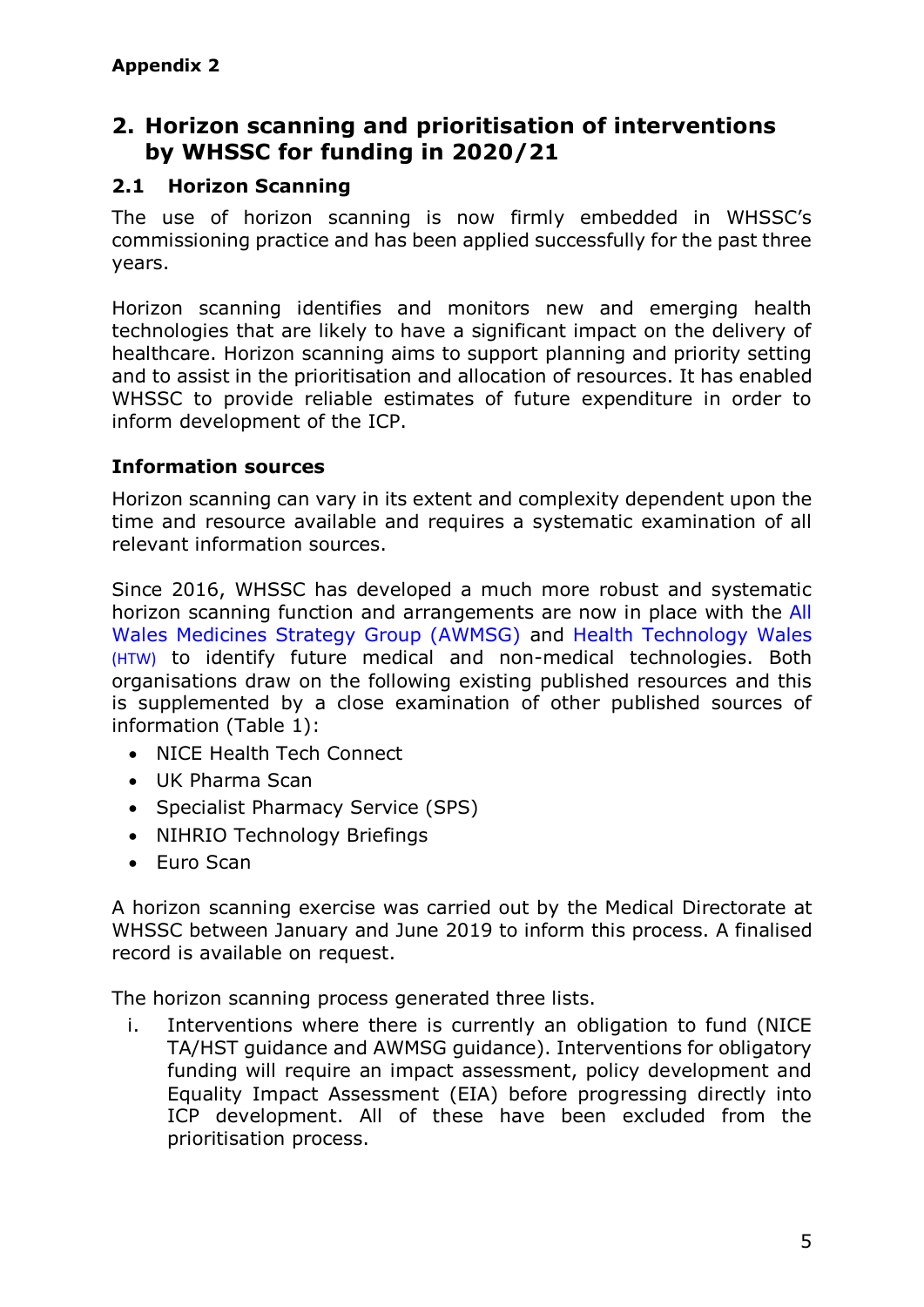#### **Appendix 2**

- ii. All NICE TA/HST guidance and AWMSG appraisals which have been turned down. All of these have been excluded from the prioritisation process.
- iii. New interventions that need to be considered through a process of prioritisation. These will be the interventions considered by the Panel.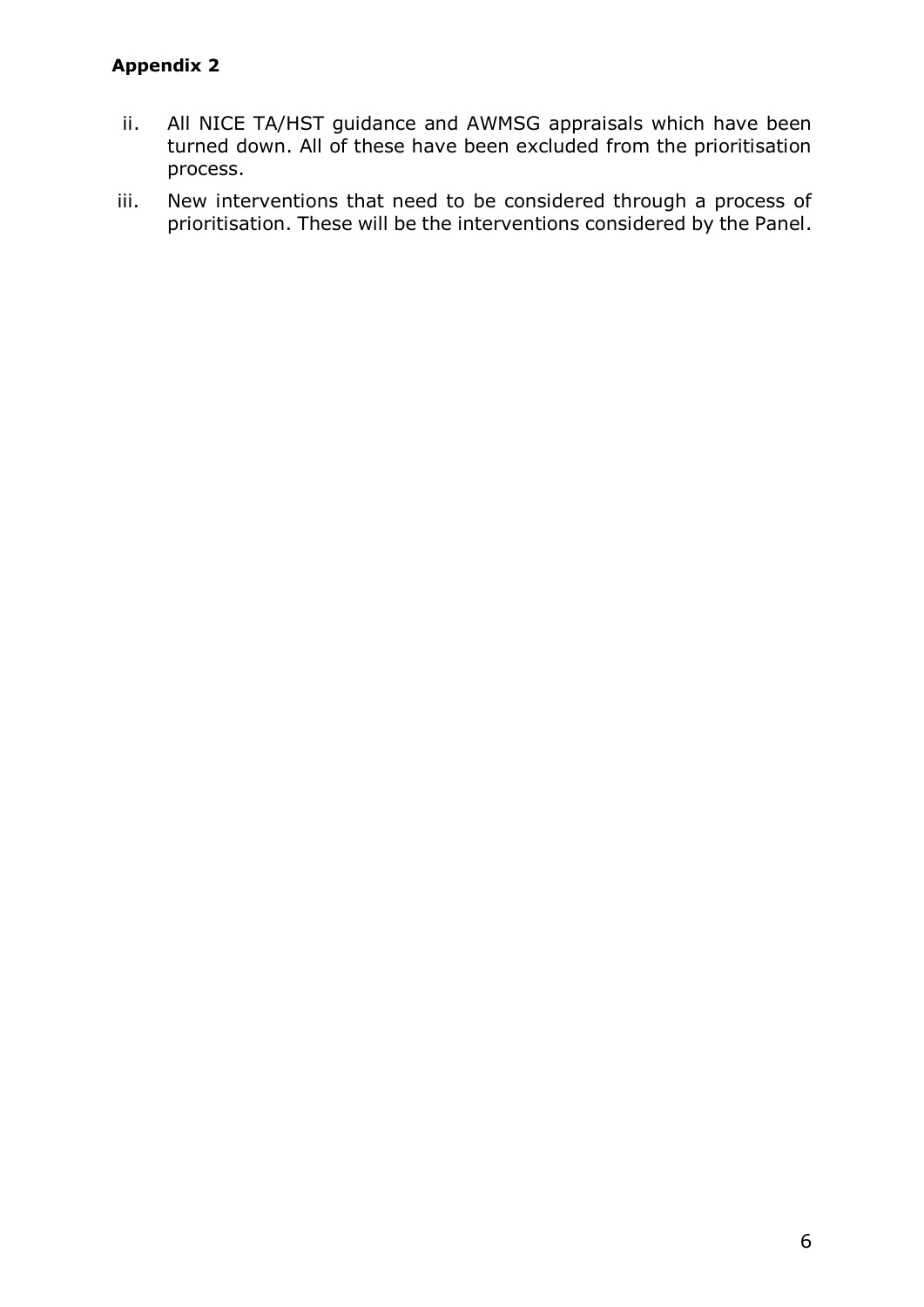# **Table 1: List of information sources for horizon scanning**

| Organisation                                                                                                                                                                                                                                                                | <b>Information source</b>                                                                                                   |  |  |
|-----------------------------------------------------------------------------------------------------------------------------------------------------------------------------------------------------------------------------------------------------------------------------|-----------------------------------------------------------------------------------------------------------------------------|--|--|
| • NICE Highly Specialised Technologies (HST)<br>Guidance Work Programme. Positive<br>assessments are currently obligatory to fund in<br>Wales                                                                                                                               | https://www.nice.org.uk/quidance/indevelop<br>ment?type=hst                                                                 |  |  |
| • NICE Technology Appraisal (TA) Guidance Work<br>Programme. Positive assessments are<br>obligatory to fund in Wales                                                                                                                                                        | https://www.nice.org.uk/guidance/published<br>$?type=ta$                                                                    |  |  |
| • Other NICE guidance. There are a range of<br>different types of guidance produced by NICE<br>which are not mandatory. Of these the<br>Interventional Procedures Guidance (IPG) and<br>Medical Technologies Guidance are the area's                                        | https://www.nice.org.uk/guidance/published<br>$?type = ip$ and<br>https://www.nice.org.uk/guidance/published<br>?type=mtg   |  |  |
| most likely to impact on specialised services<br>• All Wales Medicine Strategy Group (AWMSG)<br>Evidence Appraisal Work Programme: Positive<br>assessments are obligatory to fund in Wales                                                                                  | http://www.awmsg.org/                                                                                                       |  |  |
| (subject to Cabinet Secretary approval)<br>• Health Technology Wales (HTW)<br>• Interim Pathways Commissioning Group<br>(IPCG). This group considers an unlicensed<br>medicine or one outside of the normal<br>treatment pathway identified via the 'One<br>Wales' process. | http://www.healthtechnology.wales/<br>https://www.awttc.org/pams/one-wales-<br>interim-commissioning-process                |  |  |
| • NHS England Commissioning through<br>Evaluation (CtE) scheme                                                                                                                                                                                                              | https://www.england.nhs.uk/commissioning/<br>spec-services/npc-crg/comm-eval/                                               |  |  |
| • WHSSC Commissioning Teams<br>• Individual Patient Funding Requests (IPFR):<br>The IPFR process often provides early<br>indications of clinical demand for new                                                                                                             | Lead Planners and Associate Medical<br>Directors, WHSSC<br>Patient Care Team, WHSSC                                         |  |  |
| treatments<br>• Provider Health Boards and Trusts: WHSSC<br>formally approaches providers on an annual<br>basis to identify new interventions for<br>development                                                                                                            | <b>Health Boards and Trusts</b>                                                                                             |  |  |
| • NHS England (NHSE) propositions. Many<br>specialised services are delivered in England for<br>the population of Wales and new service<br>developments within England can stimulate<br>demand from within Wales                                                            | NHSE Clinical Reference Groups (CRGs),<br>Clinical Priorities Advisory Group (CPAG),<br>Rare Diseases Advisory Group (RDAG) |  |  |
| • Scottish Medicines Consortium                                                                                                                                                                                                                                             | https://www.scottishmedicines.org.uk/Home                                                                                   |  |  |
| • Northern Ireland and Social Care Board<br>• Clinicians with a special interest in a clinical<br>condition may lobby for commissioning of<br>emergent therapies                                                                                                            | http://www.hscboard.hscni.net/<br>Individual clinicians                                                                     |  |  |
| • Welsh Government strategic priorities.                                                                                                                                                                                                                                    | <b>Welsh Government</b>                                                                                                     |  |  |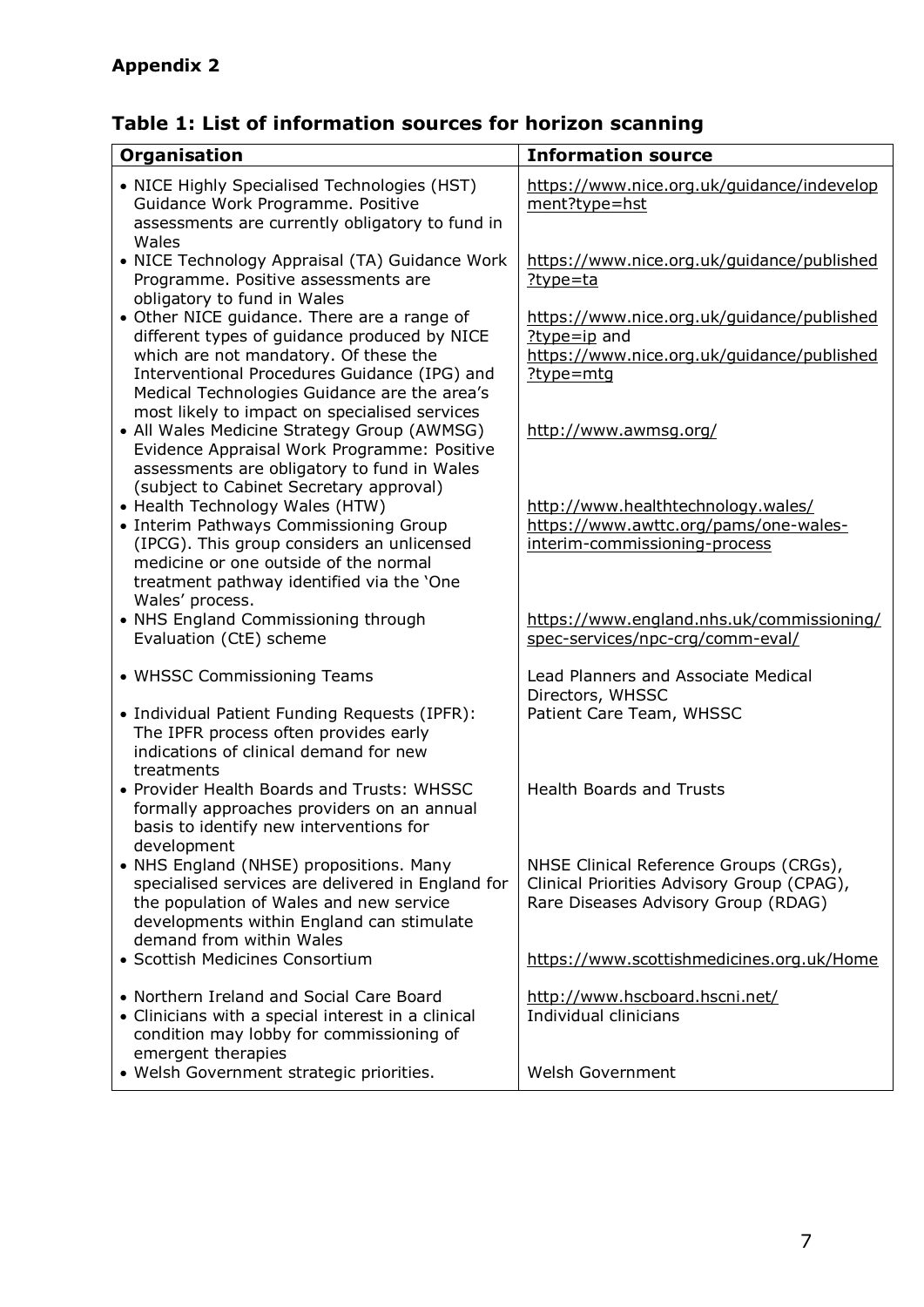### <span id="page-7-0"></span>**2.2 Prioritisation**

The scoring and ranking of interventions by the WHSSC Prioritisation Panel is carried out using methodology described in the All Wales Prioritisation Framework (2011) (see Attachment 3 and [All Wales Prioritisation](http://www.cardiffandvaleuhb.wales.nhs.uk/sitesplus/documents/1143/3%2018.pdf)  [Framework\)](http://www.cardiffandvaleuhb.wales.nhs.uk/sitesplus/documents/1143/3%2018.pdf). The framework presents a fair and transparent process to ensure that evidence-based healthcare gain and value for money is maximised.

The following key principles have been applied:

- That the process is specific for Wales and therefore reflects the needs and priorities of our population.
- The process reflects current Welsh Government (WG) policy and in particular the principles of Prudent Health Care<sup>6</sup>.
- That in line with the principles of Prudent Health Care $6$  we do not (wherever possible) duplicate work already completed within the other UK nations around evidence evaluation and prioritisation.
- That where the process identifies interventions where the evidence for clinical or cost effectiveness is very weak or there are safety concerns, no routine commissioning should be recommended.
- The need to ensure appropriate and timely engagement and consultation with colleagues in NHS Wales during the entire prioritisation process.

All voting members of the Panel will be asked to score each intervention against a set of pre-determined criteria in order to develop recommendations on their relative priority. These criteria are described further in Section 6. Each intervention presented to the Panel will be supported by a comprehensive evidence review.

Group decision support systems (GDSS) (provided by the Swansea Centre for Health Economics<sup>7</sup>) are integrated into the process to facilitate decisionmaking, gain consensus and improve the use of time in the meeting. This method employs a voting system and a set of wireless handsets to enable parallel, simultaneous and anonymous individual input. Voting in this way allows final recommendations to be made in a collegial atmosphere, without conflict or disagreement.

Based on the combined mean scores you will be asked to split the list of topics to be discussed into 'high', 'medium' and 'low' for prioritisation within the ICP. Only those with a high priority will be included for consideration within the ICP.

**<sup>.</sup>** <sup>6</sup> <https://gov.wales/topics/health/nhswales/about/prudent-healthcare/?lang=en>

<sup>7</sup> [Swansea Centre for Health Economics](http://www.swansea.ac.uk/humanandhealthsciences/business/swanseacentreforhealtheconomics/)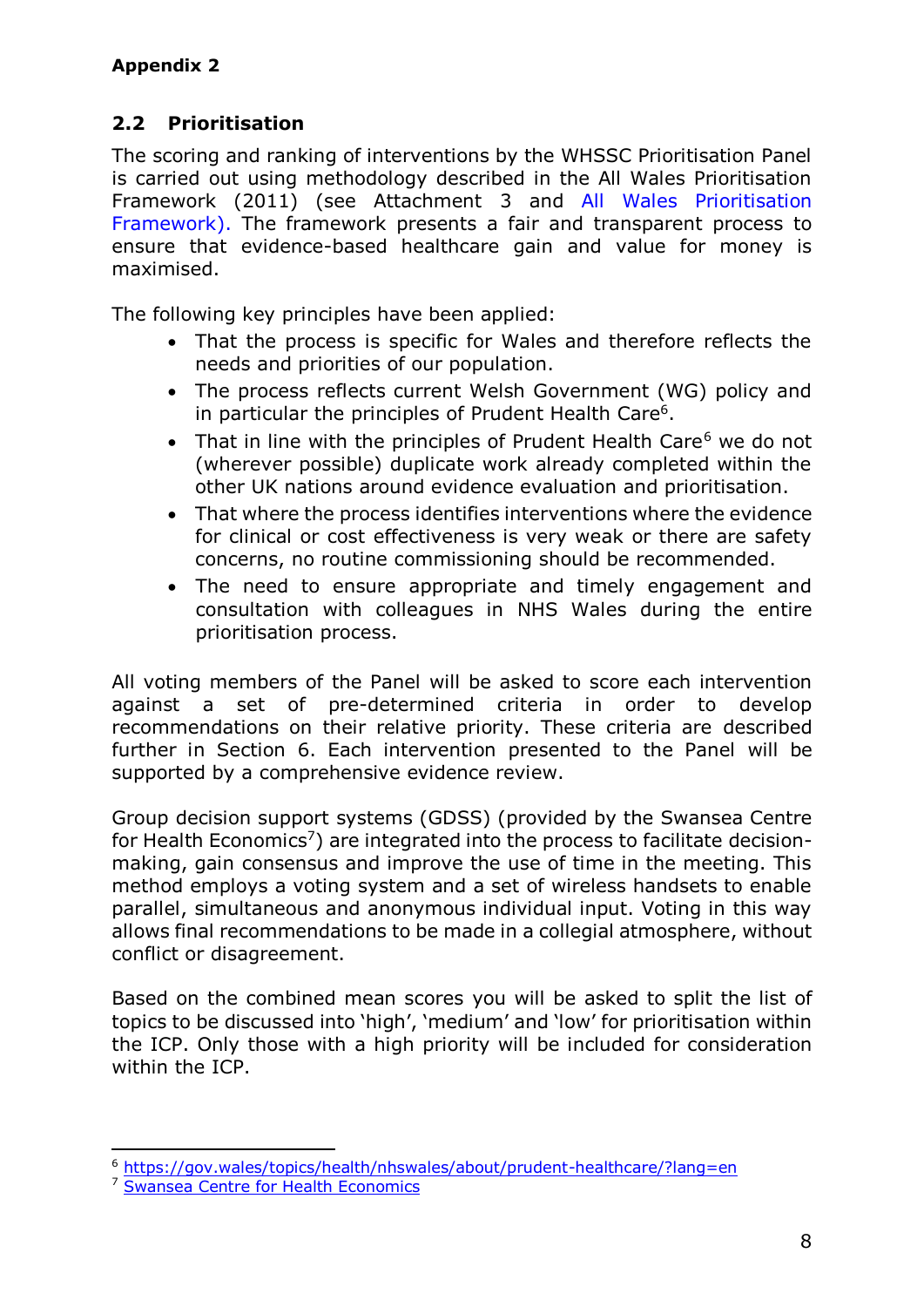### **Topics assessed to date**

The WHSSC Prioritisation Panel is now well established and provides a robust and evidence based process for assessing new interventions. Since the WHSSC prioritisation process was revised in 2016 a total of 43 new propositions have been assessed by the Panel.

The results/recommendations are as follows:

- $\bullet$  High priority for inclusion in the ICP (n=12)
- Medium priority for inclusion in the ICP  $(n=9)$
- Low priority for inclusion in the ICP  $(n=11)$
- Removed from the prioritisation process  $(n=11)$ , for example subsequent NICE/AWMSG appraisal, already commissioned or recommended via IPFR.

Although the low and medium priority topics were not considered they were highlighted to the Commissioning Teams with many schemes featuring on the WHSSC Risk Management Framework (RMF). This framework sets out the risks of low and medium priority/unfunded schemes across the three domains of patient, provider and commissioner. The RMF aids in informing the schemes to be considered for inclusion in the ICP and also manages the risks for those schemes not funded.

#### **Static list**

Historically the high priority propositions have been forwarded for consideration within the WHSSC ICP whilst propositions ranked medium and low have remained unfunded and have not been reassessed for inclusion in a future ICP.

In 2019/20 WHSSC introduced an additional step in the prioritisation process with the creation of a 'static list' for low and medium priority topics. Topics on the static list may be transferred back to the active list for further appraisal if new evidence becomes available that is likely to have a material effect on their priority. However all topics on the static list will be routinely reviewed every three years. Topics assigned to the static list will be classified as 'not for routine commissioning' but can continue to be requested via IPFR.

The following was agreed:

- High priority topics these will continue to be prioritised for consideration within the ICP by the WHSSC Management Group (MG) and Clinical Impact Assessment Group (CIAG).
- Low priority topics these will go straight to the 'static list'.
- Medium priority topics these will be considered by the Prioritisation Panel for a second time the following year. If the topic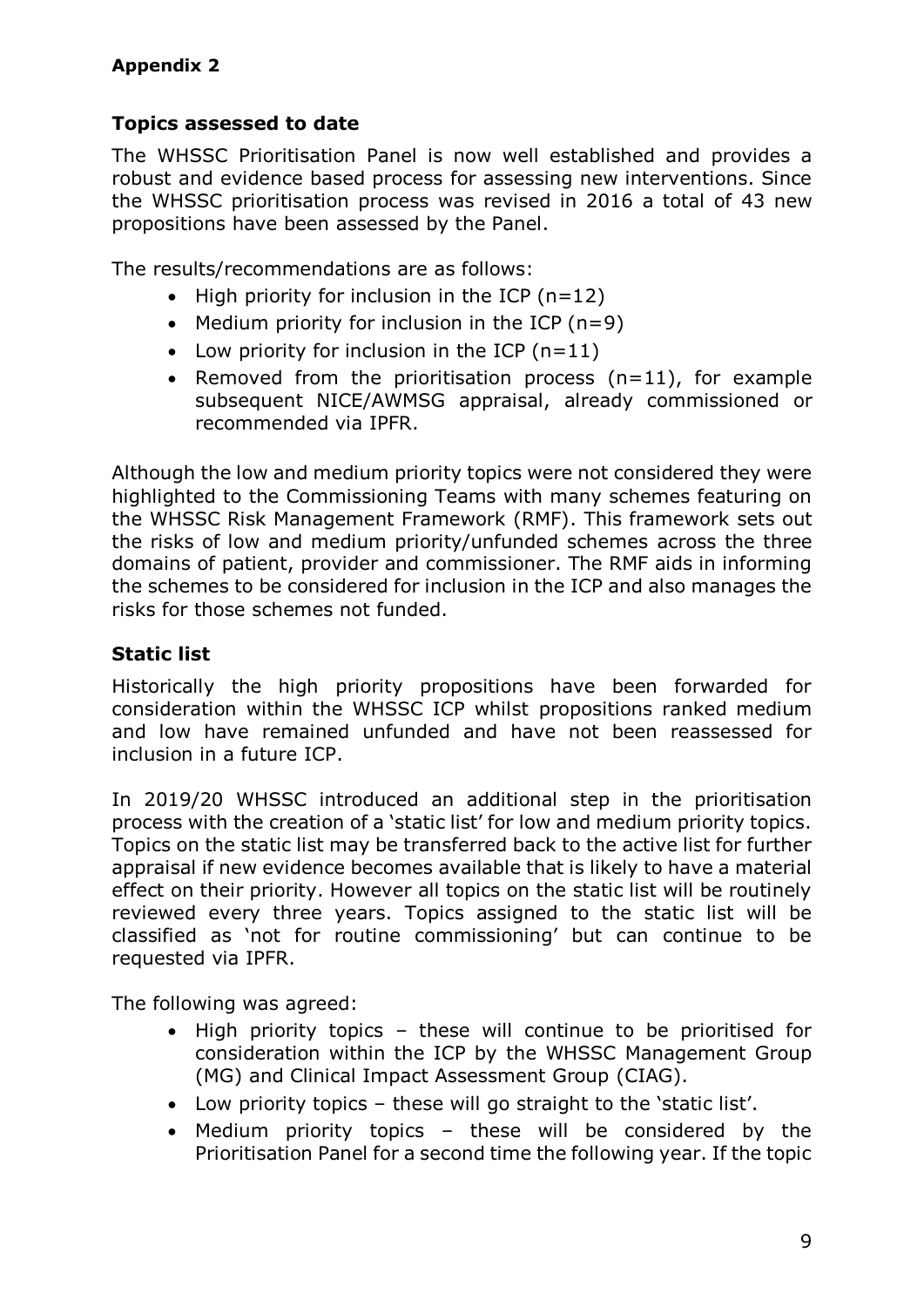is scored medium or low priority it will be immediately transferred to the 'static list'.

Therefore in addition to new topics identified this year via horizon scanning, you will also be asked to consider and score the medium priority topics from last years' prioritisation panel meeting.

Wherever possible an evidence update has been carried out for those topics scored as 'medium' and these will be presented to you during the Panel meetings.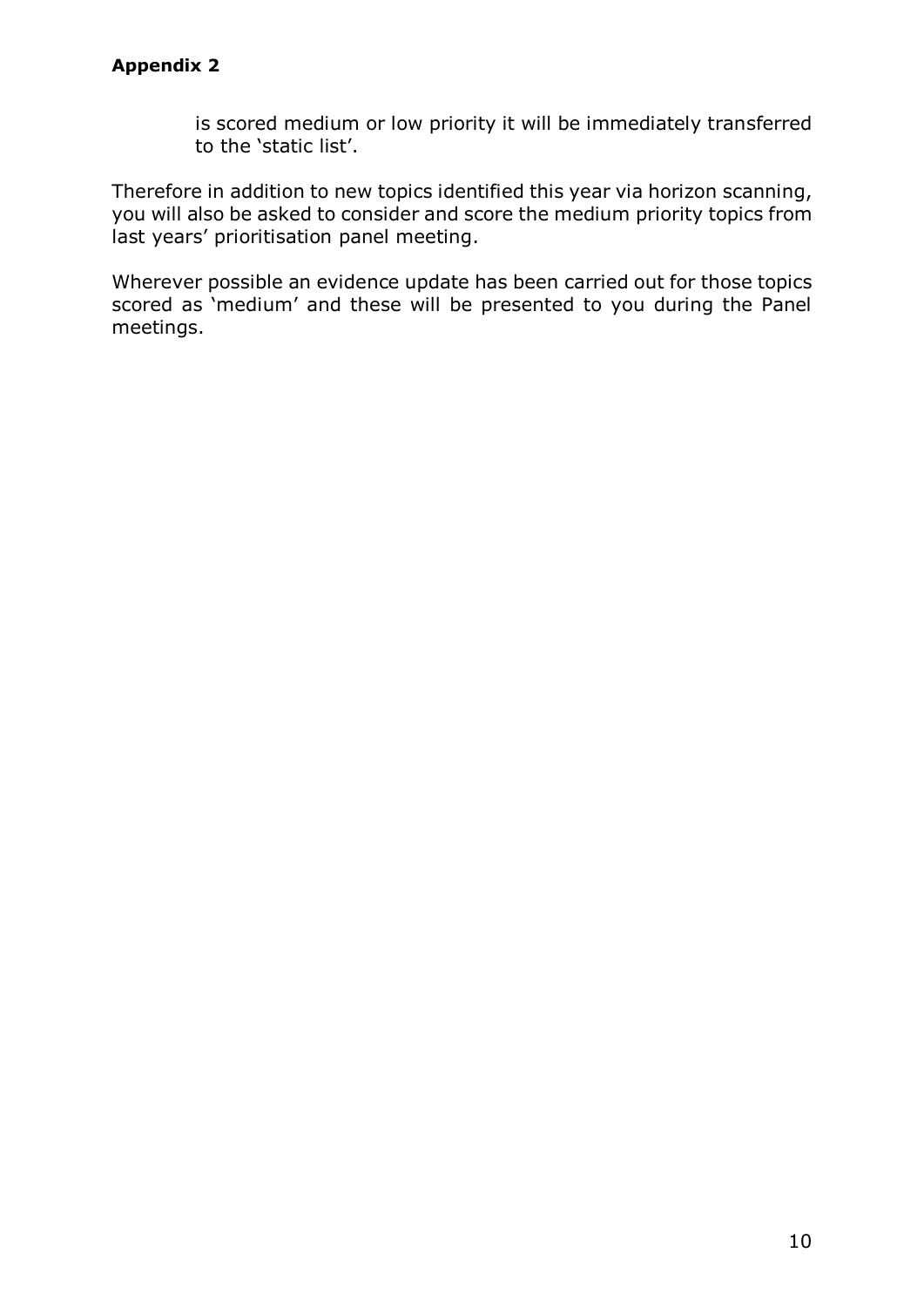# <span id="page-10-0"></span>**3. List of interventions to be prioritised (2020/21)**

#### <span id="page-10-1"></span>**3.1 New interventions**

The horizon scanning process has identified **11** new interventions for consideration (Attachment 4). These were presented and discussed at the first Panel meeting on the  $17<sup>th</sup>$  September 2019.

#### <span id="page-10-2"></span>**3.2 Medium priority topics from the static list**

A total of **4** medium priority topics currently sit on the WHSSC static list for review this year (Attachment 4). These were presented and discussed at the second Panel meeting on the 19<sup>th</sup> September 2019.

#### <span id="page-10-3"></span>**3.3 Evidence evaluations**

Each intervention/proposition presented to the Panel was supported by an evidence review. A presentation on how the evidence was retrieved and appraised was provided at the first Panel meeting.

The evidence review for each draft policy proposition was either carried out by colleagues at NHS England or by the team at Cedar (Cardiff University) or AWMSG.

For all the English policy propositions the Panel were presented with a copy of the Commissioning Policy document which contains a summary of the evidence. This should be sufficient information for you to score the clinical effectiveness of the intervention. However the full evidence reviews (including the evidence tables) are available on request from WHSSC.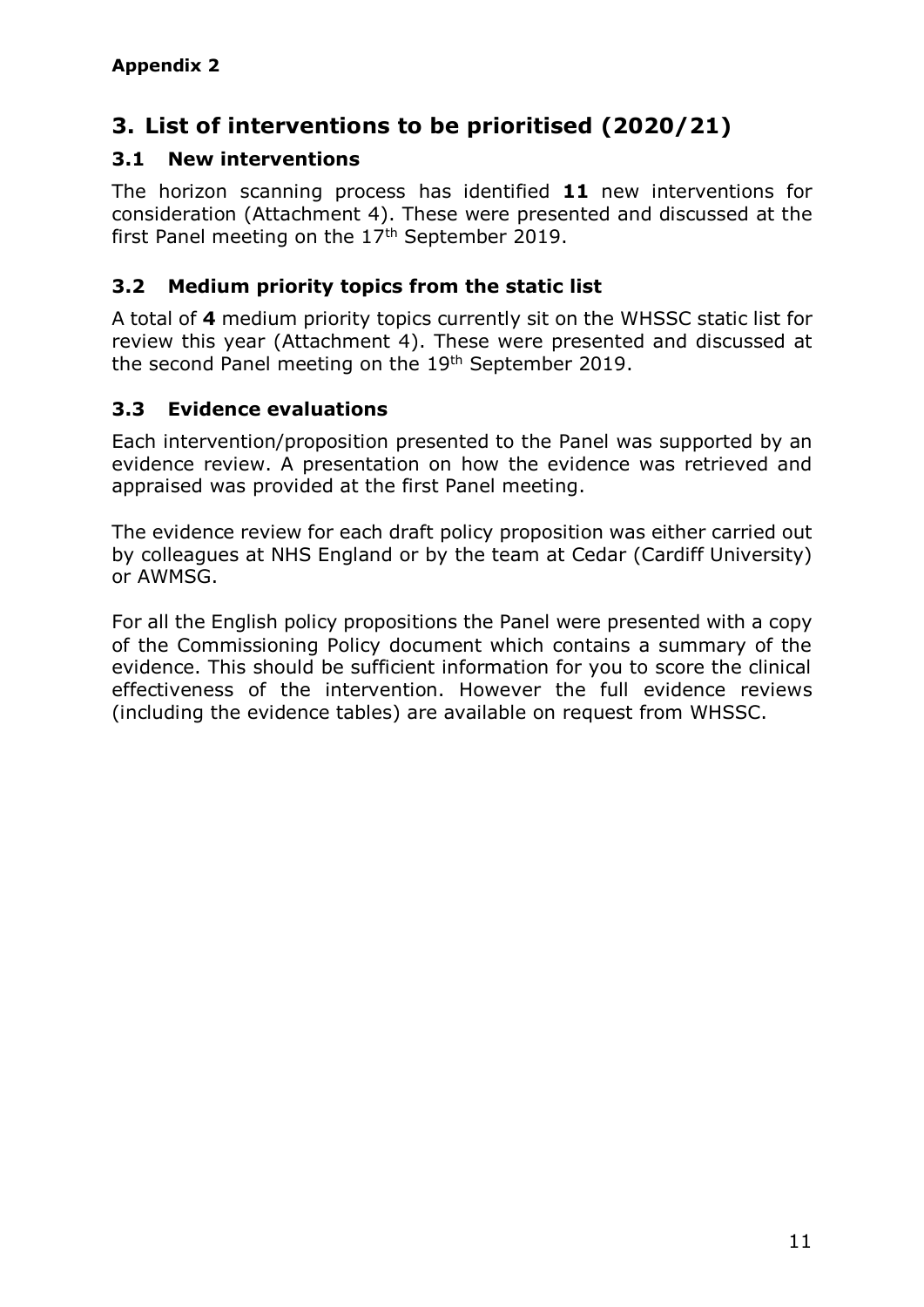

#### **Figure 1. The WHSSC Prioritisation Process algorithm for 2020/21**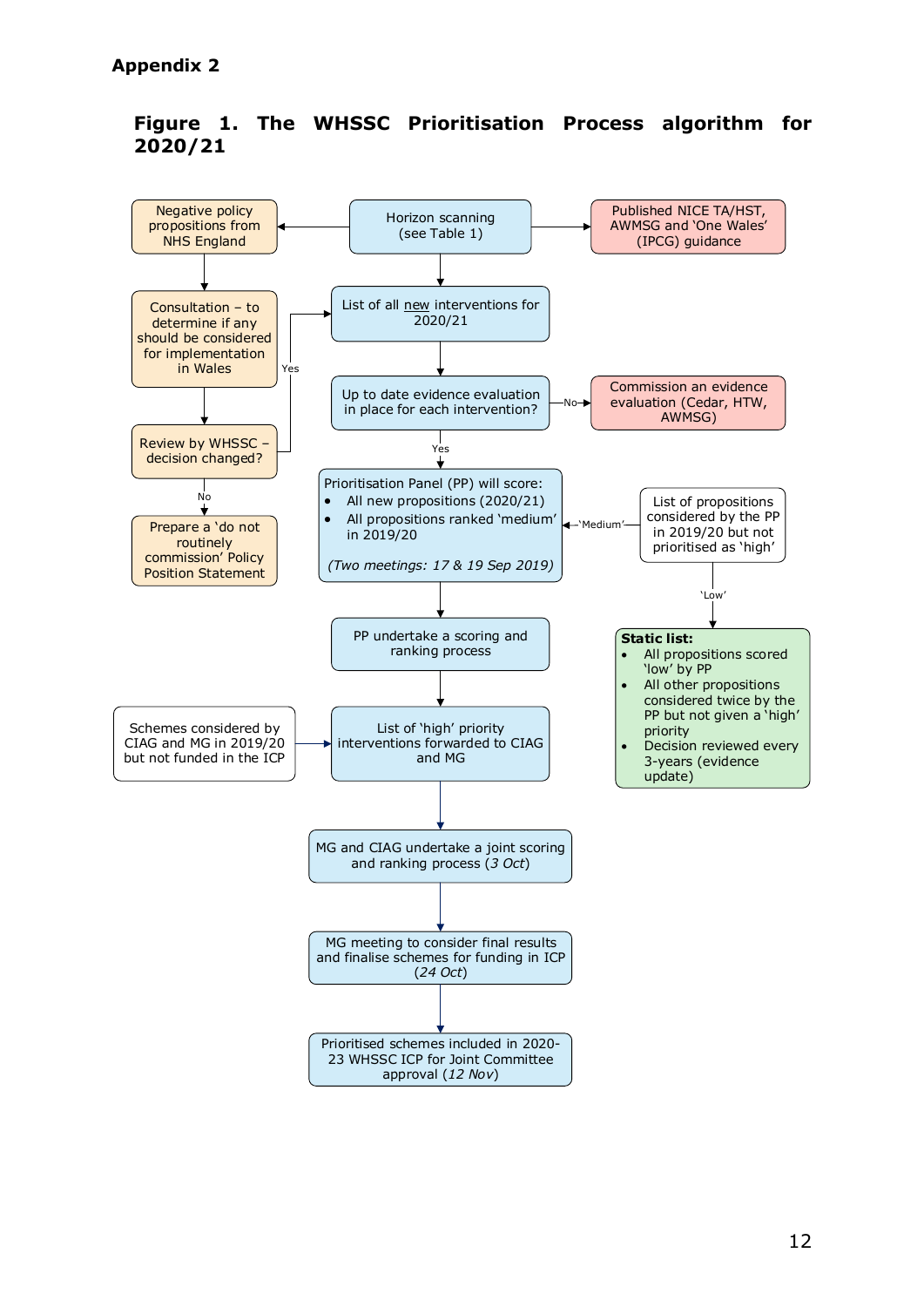## **4. Scoring**

Each intervention was scored from 1 - 10 against all of the criteria described below. A high score indicates consistency with each of the criteria.

### <span id="page-12-0"></span>**4.1 Criteria for prioritisation**

The proposed criteria that will be used in prioritisation are:

- Quality and strength of the evidence of clinical effectiveness
- Patient benefit (clinical impact)
- Fconomic assessment
- $\bullet$  Burden of disease nature (severity) of the condition
- Burden of disease population impact
- Potential for improving/reducing inequalities of access.

As a result of feedback received following last years' prioritisation process the criterion 'Burden of disease' has been split into two elements - nature (severity) of the condition and population impact – and these will be scored separately. In addition a summary table is now included with suggested 'weights' applied to each criterion (Table 2)

The review of priorities takes into account how the different criteria work together, including the balance of:

- clinical benefits and clinical risks
- the timing of the application with the urgency of the clinical need, what clinical alternatives are available, and the need to strengthen the evidence for clinical benefits
- cost per patient or treatment, clinical benefits per patient, and the robustness of the evidence for clinical benefits (clinical and costeffectiveness of the treatment)
- overall cost impact and overall benefits from national commissioning (overall value for money of a national commissioning approach)

### <span id="page-12-1"></span>**4.2 Equality and human rights**

Although the criteria of 'equality and human rights' will not be explicitly scored in the prioritisation process, members are asked instead to carefully consider and be mindful of the impact of the *protected characteristics* within each of the proposals being presented.

WHSSC and NHS Wales must demonstrate that it understands the potential effect of adoption of clinical commissioning policies on people with characteristics that have been given protection under the Equality Act  $(2010)^8$ , especially in relation to their health outcomes. We must also

**<sup>.</sup>** 8 [Equality Act 2010 | Equality and Human Rights Commission](https://www.equalityhumanrights.com/en/equality-act/equality-act-2010)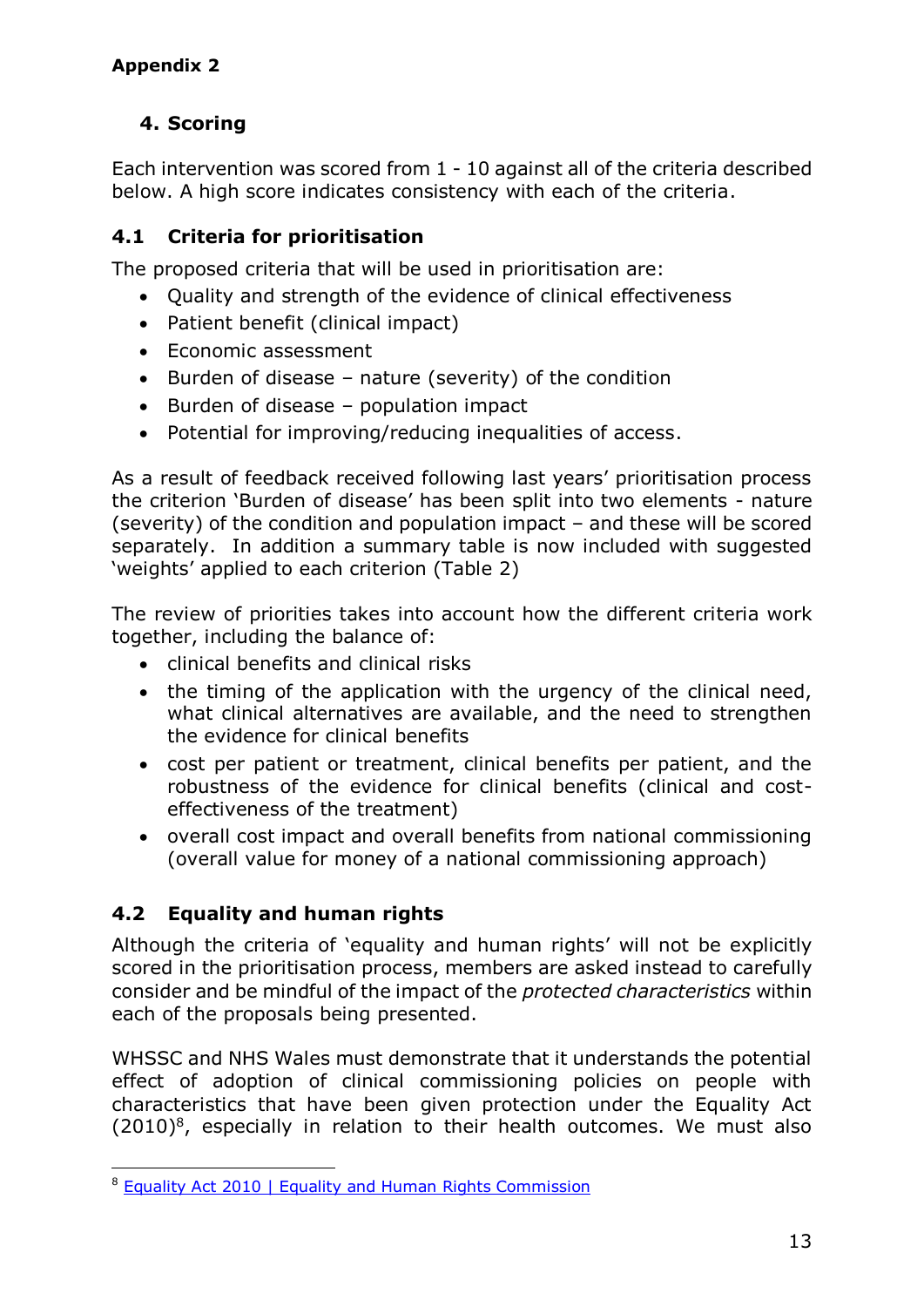consider both the Social Services and Well-being (Wales) Act (2014)<sup>9</sup> when considering the well-being for people who need care and support (and carers who need support) and the Human Rights Act  $(1998)^{10}$ .

Therefore WHSSC should have due regard to the need to:

- Eliminate unlawful discrimination, harassment and victimisation and other conduct prohibited by the act.
- Advance equality of opportunity between people who share a protected characteristic and for those who do not.
- Foster good relations between people who share a protected characteristic and those who do not.

These are often referred to as the three aims of the general equality duty and apply to the following protected characteristics:

- Age
- Disability
- Sex (gender)
- Gender reassignment
- Pregnancy and maternity
- Race
- Belief (or non-belief)
- Sexual orientation
- Marriage and civil partnership

**<sup>.</sup>** 9 [http://www.legislation.gov.uk/anaw/2014/4/pdfs/anaw\\_20140004\\_en.pdf](http://www.legislation.gov.uk/anaw/2014/4/pdfs/anaw_20140004_en.pdf)

<sup>&</sup>lt;sup>10</sup> [The Human Rights Act | Equality and Human Rights Commission](https://www.equalityhumanrights.com/en/human-rights/human-rights-act)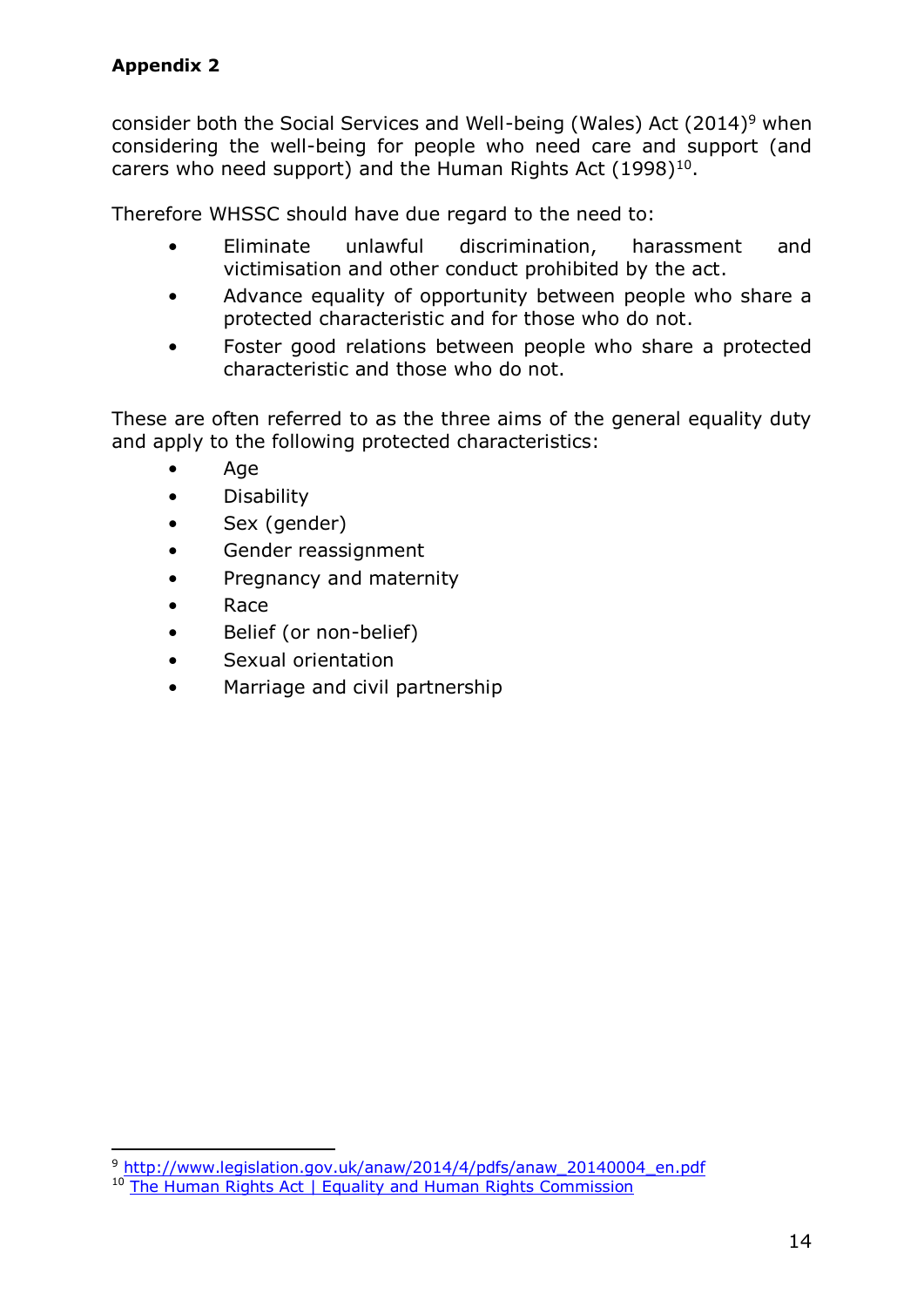# <span id="page-14-0"></span>**5. Output from the Prioritisation Panel**

Once the Prioritisation Panel has considered all the interventions (both new and those included from the static list) and assigned each a mean score, these will be tabulated and presented back to the Panel at their second meeting. Although members will be permitted to discuss the final results, a re-vote on any intervention or a change to the order of the results will be at the discretion of the Chair.

Members will then be asked to split the final prioritised list into 'high', 'medium', 'low' and 'no routine commissioning' based on their overall % score. These data when combined with information around demands from existing services and interventions will underpin and feed into the development of the WHSSC Integrated Commissioning Plan (ICP) for 2020- 23 (see figure 1).

#### <span id="page-14-1"></span>**5.1 Recommended for 'no routine commissioning'**

For any intervention where the Panel considers the evidence base to be too weak (or uncertain) (and therefore there should be no routine commissioning), a negative policy proposition will be taken out to public consultation and an EIA carried out. The policy will be reviewed in the light of this consultation and if the negative position is still supported then the process will be quality assured by the Prioritisation Panel before being accepted.

The Panel may also be faced with a proposition where the evidence base is weak (or uncertain) and the expected volume of eligible patients is expected to be very small (<1 per year). In these circumstances the Panel will also have the option to recommend that the intervention is considered via the IPFR route.

In those circumstances where a decision for no routine commissioning is endorsed, WHSSC will be required to carry out an assessment of current use of the intervention, quality assure the process and where necessary develop an implementation plan. The development of an implementation plan may be required if some patients are already receiving the treatment or are on the patient pathway through the IPFR route or because the Health Board has funded the treatment.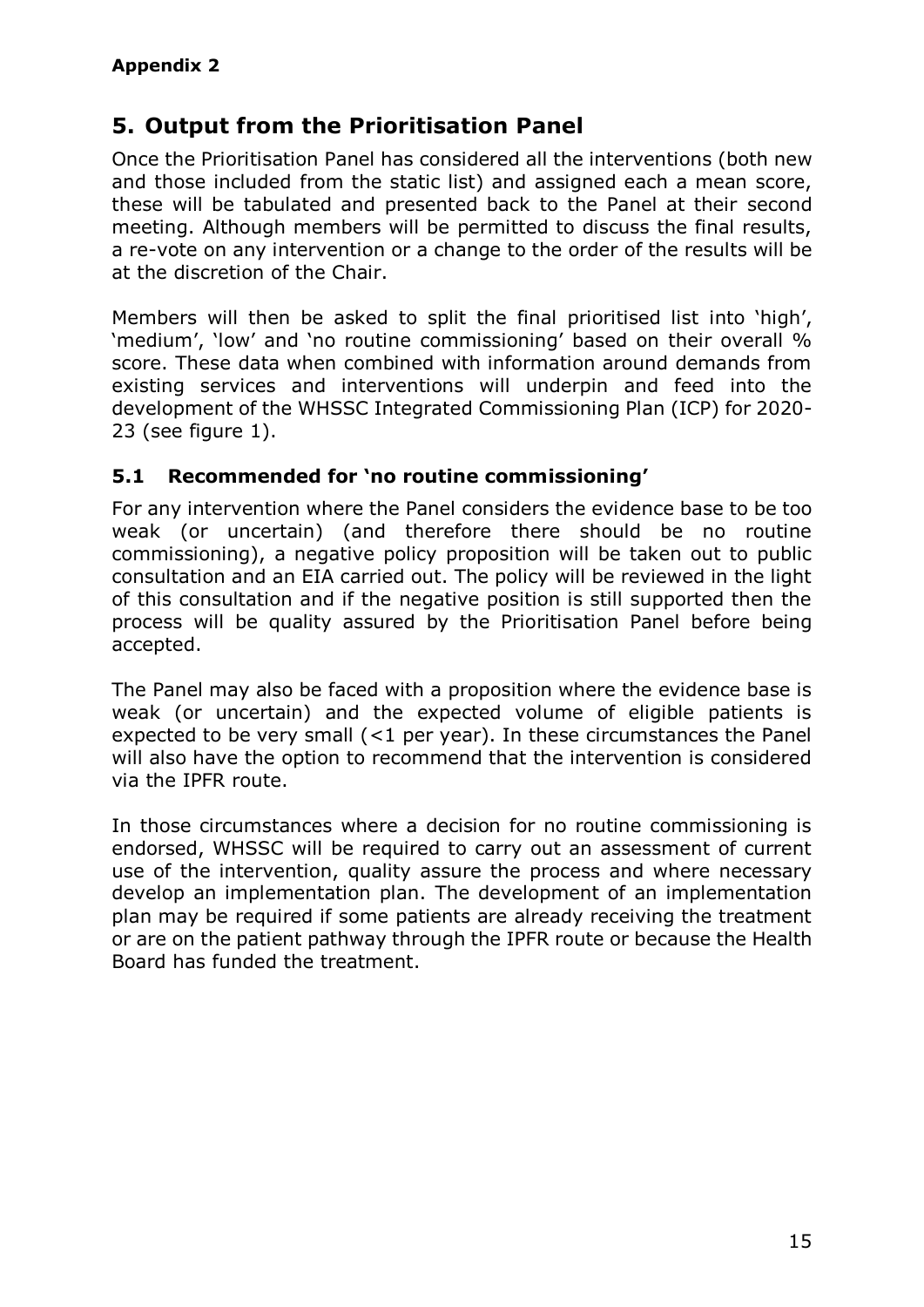# <span id="page-15-0"></span>**6. Definitions for each of the assessment criteria**

A summary of each criterion and suggested weighting is provided in Table 2.

#### <span id="page-15-1"></span>**A) Quality and strength of the evidence of clinical effectiveness**

You will be asked to form recommendations on the relative prioritisation of the policy proposals using the principle of clinical effectiveness. You should only accord priority to treatments or interventions where there is adequate and clinically reliable evidence to demonstrate clinical effectiveness. This criterion considers (i) the *quality* of the evidence to support the use of the intervention and (ii) the *strength* of evidence available.

Briefly the levels of quality of the evidence can be summarised as follows:

- 1. Randomised trials (high)
- 2. Observational studies (medium)
- 3. Case series/case reports (low).

However the quality may be compromised by several factors including:

- Limitations in the design and implementation of available studies suggesting high likelihood of bias
- Indirectness of evidence
- Unexplained heterogeneity or inconsistency of results
- Imprecision of results (wide confidence intervals)
- Publication bias.

It should be noted that for much of highly specialist care the quantity and quality of the available evidence can be sparse.

Each policy proposition includes an evidence evaluation which provides a comprehensive critique of the clinical studies identified in the evidence review. This will include an assessment of bias and the generalisability of the evidence to help Panel members.

The quality of the evidence on the effectiveness of the intervention is described using established methods for grading research evidence. Commissioning policies developed by NHS England and Cedar have usually been developed using GRADE (The Grading of Recommendations Assessment, Development and Evaluation) methodology<sup>11</sup>.

**<sup>.</sup>** <sup>11</sup> The Grading of Recommendations Assessment, Development and Evaluation. <http://www.gradeworkinggroup.org/>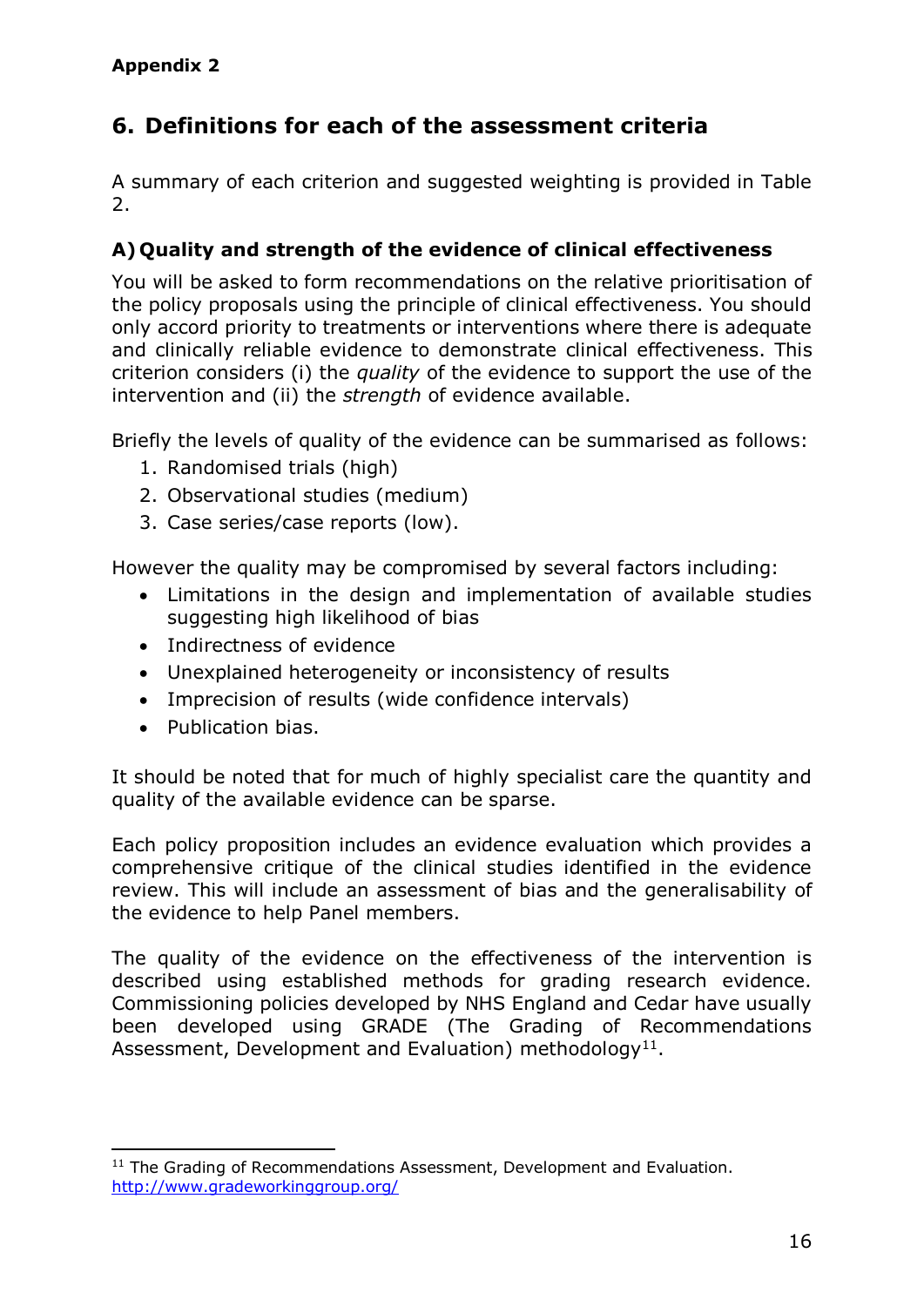#### <span id="page-16-0"></span>**B) Patient benefit (clinical impact)**

This is defined as the potential for the technology to have an impact on patient-related health outcomes (from no expected change in outcomes to major potential improvements in outcomes). This criterion considers the balance of harms and effects based on the evidence presented in the evaluation.

Direct patient benefit may be demonstrated in one or more of the following ways. A drug, medical device or intervention could be life-saving, lifeextending, life-improving (where the improvement in symptoms or functional capacity is detectable by the patient) or it provides reduced risk of developing a condition or disease.

Will this intervention have a positive effect on mortality, longevity and health related quality of life compared to the currently available treatment(s)?.

The Panel should also consider the potential for the intervention to have an impact on patient related health outcomes.

The potential benefit of each proposed investment can be described using the following metrics:

- Survival
- Progression free survival
- Mobility
- Quality of life
- $\bullet$  Pain
- Anxiety/depression
- Replacement of more toxic treatment
- Dependency on care giver/supporting independence
- Safety

Some health metrics record clinical benefits rather than direct patient benefits, but these can be used as surrogate measures of patient benefit if it can be demonstrated that they provide an accurate, early indication of the direct patient benefit.

Where direct evidence of patient benefit is not available it may be inferred from the available clinical evidence. However, this should take into account the quality of the evidence for any clinical or patient benefit.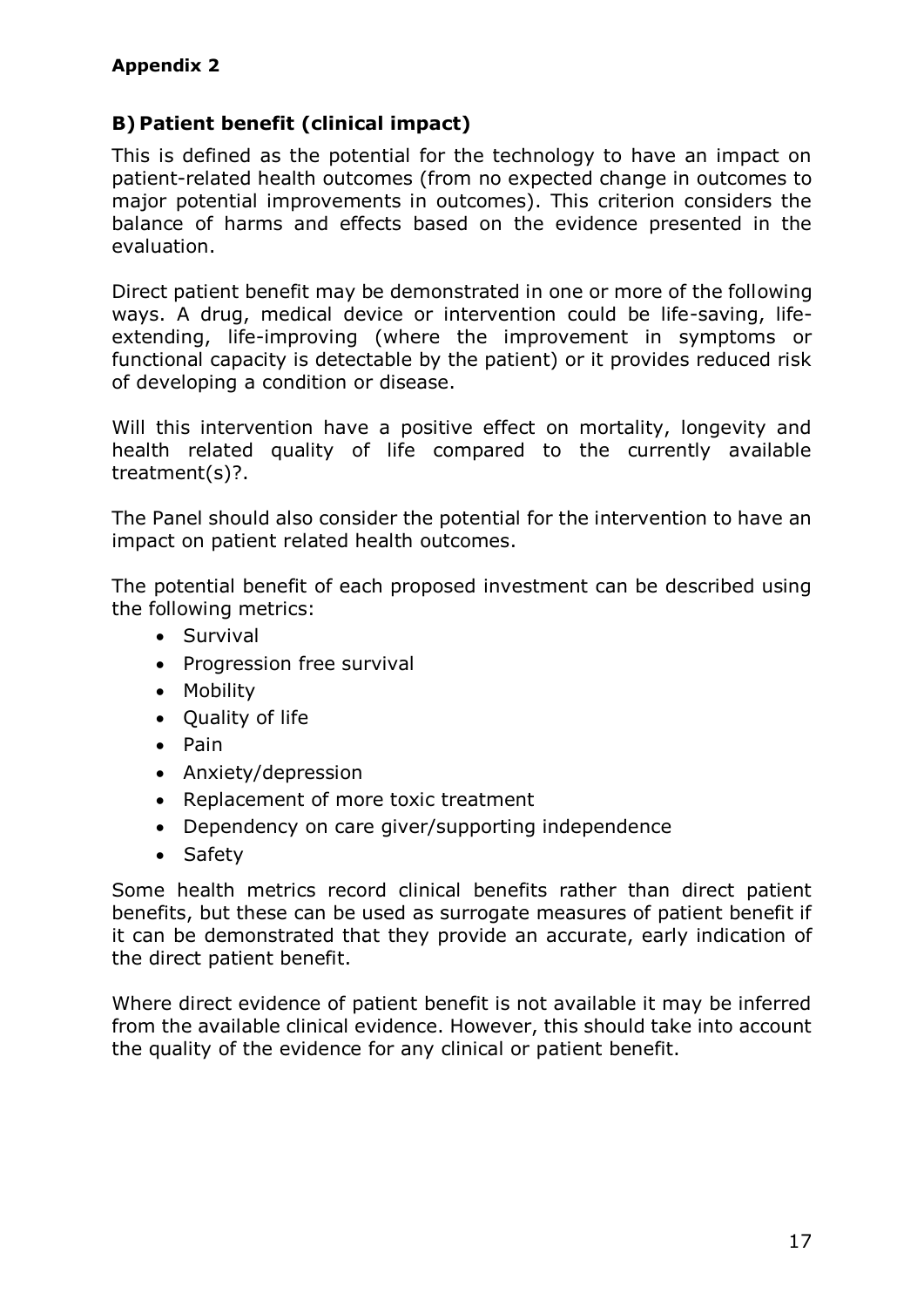Members should not include in their consideration of patient benefit the following factors, societal benefit, the absolute cost of the intervention or considerations of affordability, any financial savings arising from it, the number of patients needed to be treated to give rise to the patient benefit, the prevalence of the underlying condition/illness.

The clinical benefit offered by the intervention is described in the independent review of the clinical evidence of each policy proposition.

#### <span id="page-17-0"></span>**C) Economic assessment**

The treatment or intervention should demonstrate *value for money* and the role of the Panel is to try and assess the impact of the technology on healthcare spending in Wales.

The panel should consider the following key factors:

- Has evidence of a cost utility analysis been presented? If yes, has this demonstrated that the new intervention is cost effective compared to the existing treatment or intervention?
- Affordability
	- o What are the costs of the intervention, including initial acquisition costs and running costs compared to the current 'gold standard' treatment?
	- o Are there opportunities for cost savings by introducing this new technology?

Again it should be recognised for that for highly specialised treatments and interventions, evidence of cost effectiveness may be sparse or completely lacking. The Panel should take this into account when trying to assess the whether the new intervention has the potential for improved efficiency and cost effectiveness in the treatment of the condition/disease.

#### <span id="page-17-1"></span>**D)Burden of disease**

Assessing this criteria involves the consideration of two main issues: the (serious) nature of the condition and the size of the population effected (individual, small cohort or large population). Panel members this year will be invited to vote on both of these criteria separately.

The following serves as guidance to Panel members in assessing the overall 'burden of disease' and highlights some of the considerations each Panel member will need to take.

#### *D1) Serious condition*

Regulatory bodies such as NICE and the FDA interpret the term *serious*  follows: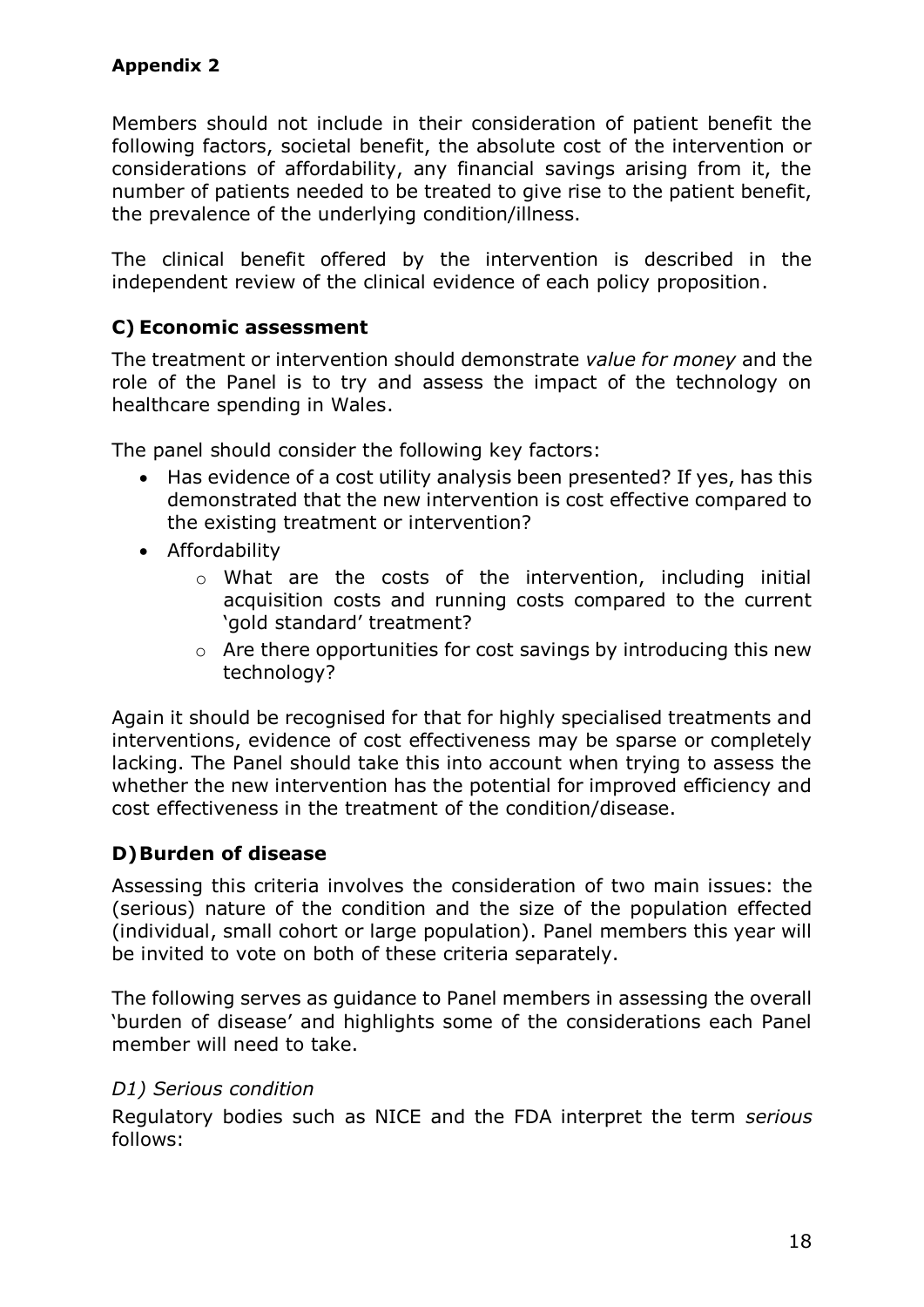'…. *a disease or condition associated with morbidity that has substantial impact on day-to-day functioning. Short-lived and self-limiting morbidity*  will usually not be sufficient, but the morbidity need not be irreversible if it *is persistent or recurrent. Whether a disease or condition is serious is a matter of clinical judgment, based on its impact on such factors as survival, day-to-day functioning, or the likelihood that the disease, if left untreated, will progress from a less severe condition to a more serious one*'.

To satisfy this criterion, an intervention must be intended to have an effect on a serious condition or a serious aspect of a condition, such as a direct effect on a serious manifestation or symptom of a condition or other intended effects, including the following:

- A diagnostic product intended to improve diagnosis or detection of a serious condition in a way that would lead to improved outcomes.
- A product intended to mitigate or prevent a serious treatment-related side effect (e.g., serious infections in patients receiving immunosuppressive therapy).
- A product intended to avoid or diminish a serious adverse event associated with available therapy for a serious condition (e.g., product that is less cardiotoxic than available cancer therapy).
- A product intended to prevent a serious condition or reduce the likelihood that the condition will progress to a more serious condition or a more advanced stage of disease.

#### *D2) Population impact*

This is defined as the number of people (the size of the population) who are likely to benefit or be affected by the intervention or recommendation. Technologies that affect a large percentage of the population should score higher on this criterion. The Panel should also consider the issue of population impact separately when scoring each intervention in terms of access and reducing inequity (see section E).

#### <span id="page-18-0"></span>**E) Potential for improving/reducing inequalities of access**

Members of the Prioritisation Panel must have regard to the need to reduce inequalities between patients when accessing health services and considering the outcomes achieved. The Panel may wish to identify potential health inequalities that may be present with the adoption of a specific policy proposition, and provide WHSSC with advice on how to commission services with a view to reducing health inequalities. This may influence the Panel's recommendation on the relative prioritisation of a specific policy proposition.

Introduction of new highly specialised treatments have the potential to affect equity, for example many specialised technologies are only available in a small number of major treatment centres.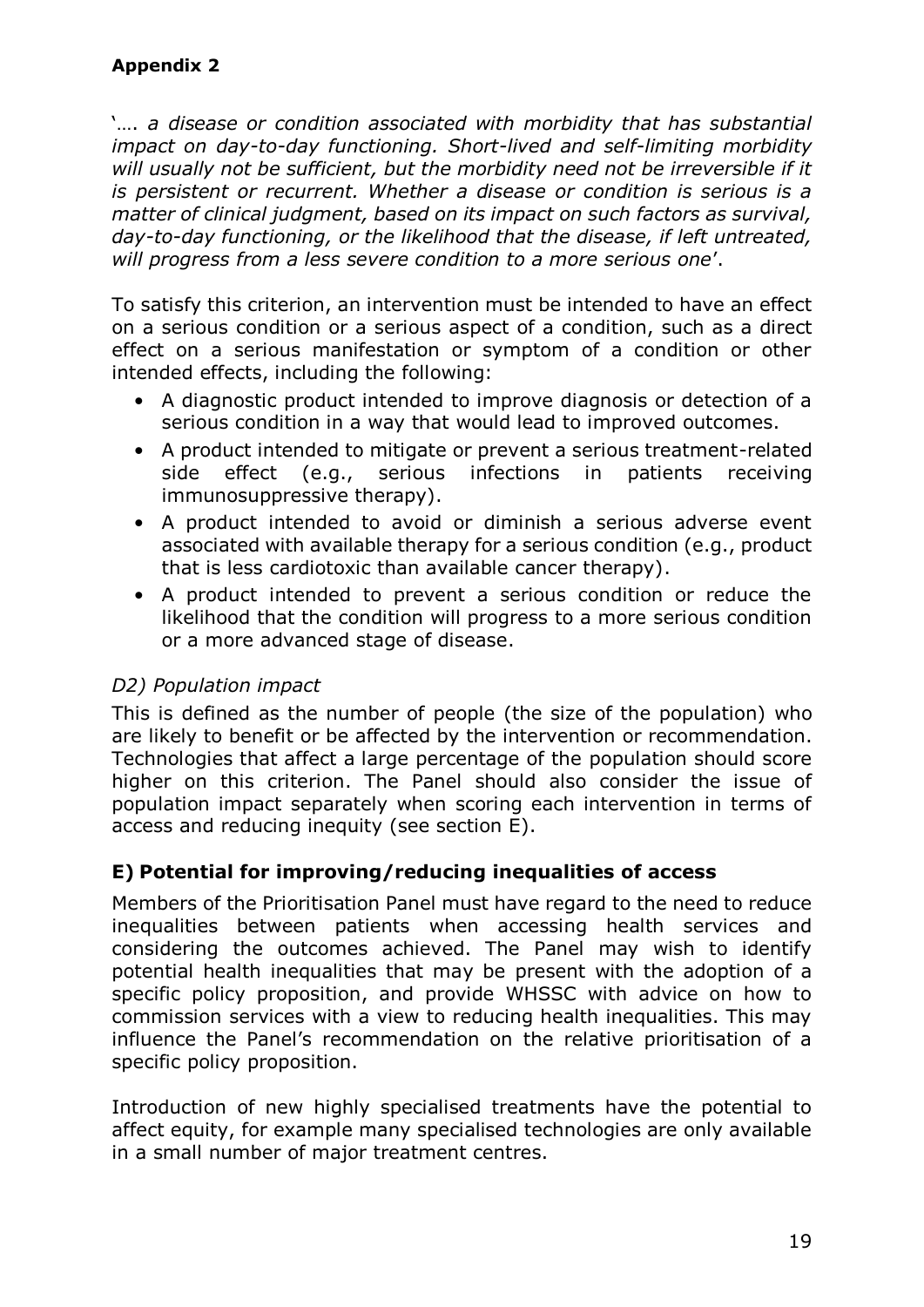In addition there is inequity for some patients in Wales who are currently unable to access treatments and services already routinely commissioned across the other devolved administrations within the UK.

The Panel is asked to consider the following:

- whether introduction of the new treatment/intervention would help NHS Wales reduce inequalities between people in the general population in their ability to access these services and increase their potential for improved outcomes
- what will implementation of this policy mean for the individual patient/group of patients and the wider community?
- will this service or intervention contribute to reducing or widening health equalities within Wales?

This criterion should also consider the current availability of (effective) treatments contained within the concept of 'unmet need'. An unmet clinical need is a condition whose treatment or diagnosis is not addressed adequately by available therapy. An unmet clinical need includes an immediate need for a defined population (i.e. to treat a serious condition with no or limited treatment) or a longer-term need for society (e.g., to address the development of resistance to antibacterial drugs).

- Is there currently no available therapy to treat this condition?
- If a therapy already exists for this condition has an improved effect on an outcome(s) of the condition compared with available therapy been demonstrated?

In some disease settings, an intervention that is not shown to provide a direct efficacy or safety advantage over available therapy, may nonetheless provide an advantage that would be of sufficient public health benefit to qualify as meeting an unmet clinical need.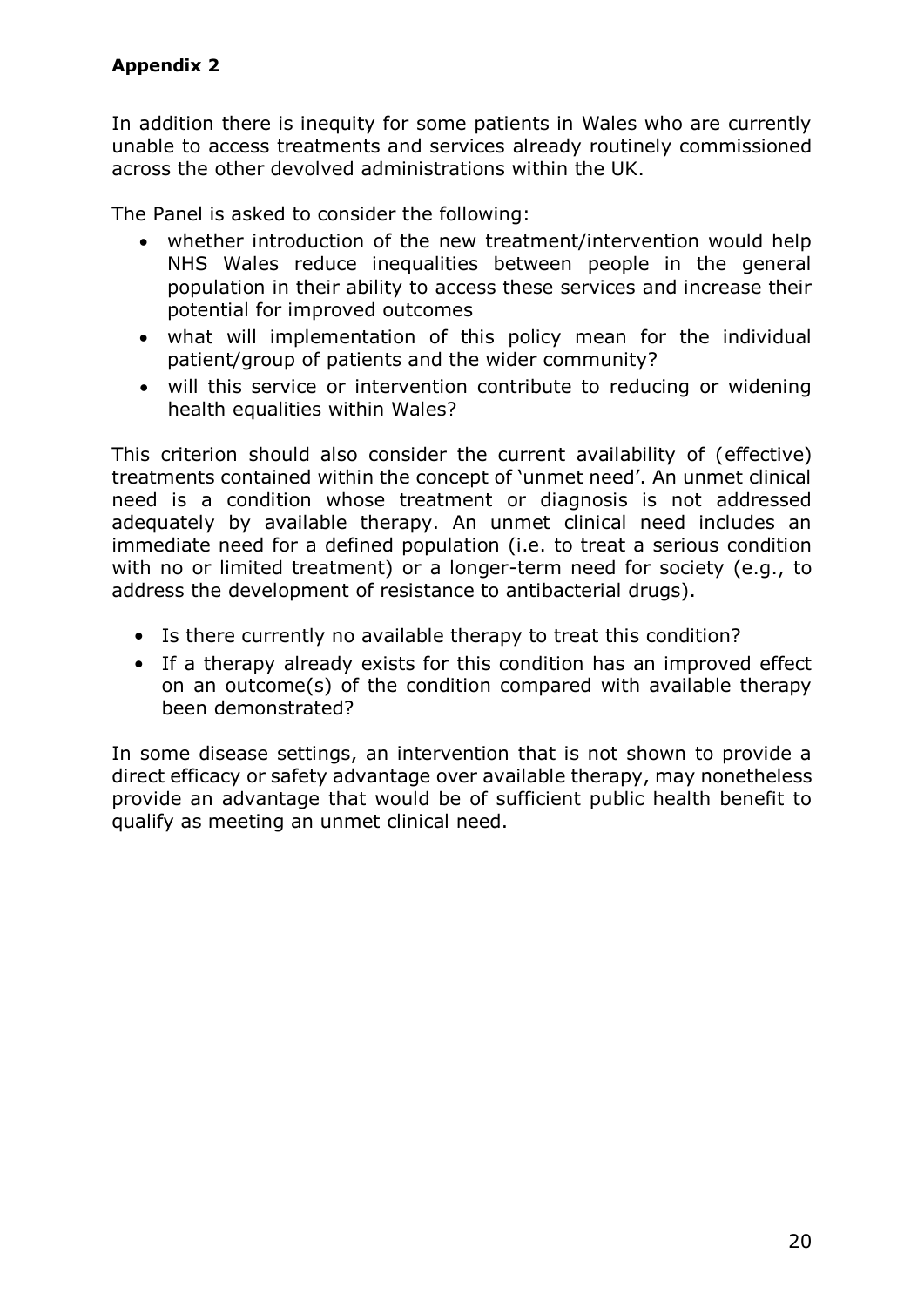| <b>Criterion</b>                                       | <b>Definition</b><br>(weight)                                                                                                                   | <b>Suggested</b><br><b>scores</b> | <b>Score definition</b>                                                |
|--------------------------------------------------------|-------------------------------------------------------------------------------------------------------------------------------------------------|-----------------------------------|------------------------------------------------------------------------|
| Quality and<br>strength of the<br>evidence of clinical | This criterion<br>considers the<br>quality and<br>strength of the<br>available evidence<br>to support the use<br>of the intervention<br>$[15%]$ | $8 - 10$                          | High quality evidence<br>presented to support<br>intervention          |
| effectiveness                                          |                                                                                                                                                 | $5 - 7$                           | Moderate quality<br>evidence presented to<br>support intervention      |
|                                                        |                                                                                                                                                 | $2 - 4$                           | Low quality evidence<br>presented to support<br>intervention           |
|                                                        |                                                                                                                                                 | $\mathbf{1}$                      | No/negligible evidence<br>to support<br>intervention                   |
| Patient benefit<br>(clinical impact)                   | Potential for the<br>intervention to<br>have an impact on<br>patient-related<br>health outcomes<br>(benefits and                                | $8 - 10$                          | Major potential to<br>improve clinical<br>outcomes                     |
|                                                        |                                                                                                                                                 | $5 - 7$                           | Moderate potential to<br>improve clinical<br>outcomes                  |
|                                                        | harms)<br>$[15\%]$                                                                                                                              | $2 - 4$                           | Little potential to<br>improve clinical<br>outcomes                    |
|                                                        |                                                                                                                                                 | $\mathbf{1}$                      | No expected<br>improvement in<br>clinical outcomes                     |
| Economic<br>assessment                                 | Impact of the<br>intervention on<br>healthcare<br>spending<br>[25%]                                                                             | $8 - 10$                          | Demonstrates<br>significant value for<br>money / cost<br>effectiveness |
|                                                        |                                                                                                                                                 | $5 - 7$                           | Demonstrates<br>moderate value for<br>money / cost<br>effectiveness    |
|                                                        |                                                                                                                                                 | $2 - 4$                           | Demonstrates limited<br>value for money / cost<br>effectiveness        |
|                                                        |                                                                                                                                                 | $\mathbf{1}$                      | Demonstrates little/no<br>value for money / cost<br>effectiveness      |
| Burden of disease<br>- nature of the<br>condition      | The (serious)<br>nature of the<br>condition involved                                                                                            | Refer to section D1 p18           |                                                                        |
|                                                        | $[15\%]$                                                                                                                                        |                                   |                                                                        |
|                                                        |                                                                                                                                                 |                                   |                                                                        |

**Table 2: WHSSC prioritisation criteria**